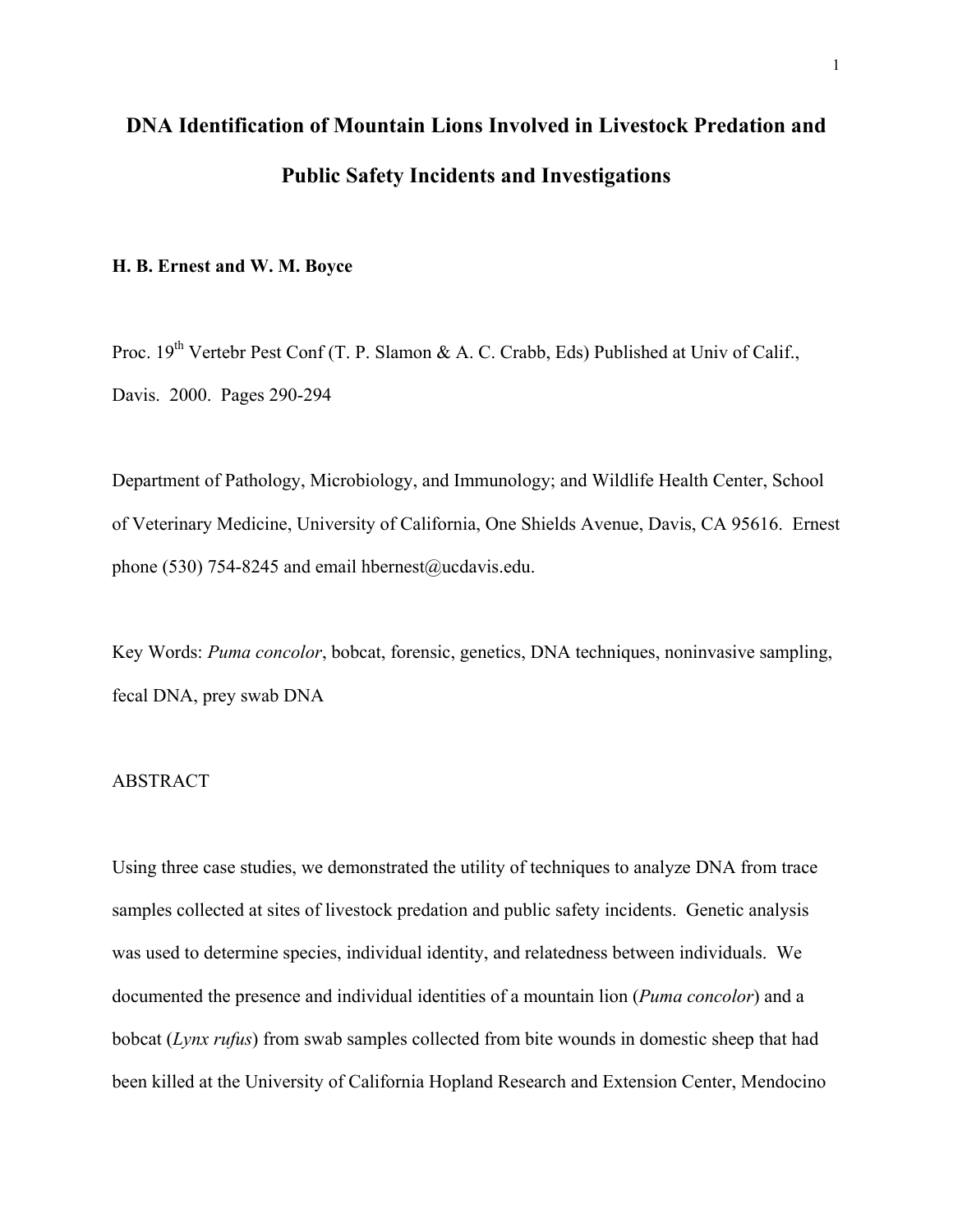County, California. Four lions and two bobcats in Redwood National Park were individually identified and tested for relatedness using DNA from scats and captured animals. Another lion was genetically typed and matched at a public safety incident through blood spots left near a barn in one location in the San Joaquin Valley, and muscle sample collected from a lion captured 10 miles distant one week later. We applied statistical techniques developed for human forensic DNA analysis and a DNA database that we have compiled for California mountain lions.

#### INTRODUCTION

When mountain lions come into conflict with humans, livestock, pets, or endangered species, identification of species and individual identity is critical for successful management actions. However, collecting even the most basic information on these secretive and nocturnal predators can be very difficult. Recent technological advances in ecological genetic techniques allow key information to be collected even when the animal of interest is not captured. Here, we illustrate how DNA collected from trace samples such as feces, swabs from bite wounds on prey animals, and blood spots, can be used to give information about mountain lions that may come into conflict with humans.

#### DNA Techniques

Field-collected hair and feces can yield DNA data that provide insights into the ecology of difficult-to-study creatures such as mountain lions (Kohn and Wayne 1997; Ernest et al. 2000). Microsatellite regions can provide information on individual identity, kinship, mating systems, and population genetic structure. These regions are single locus segments of DNA randomly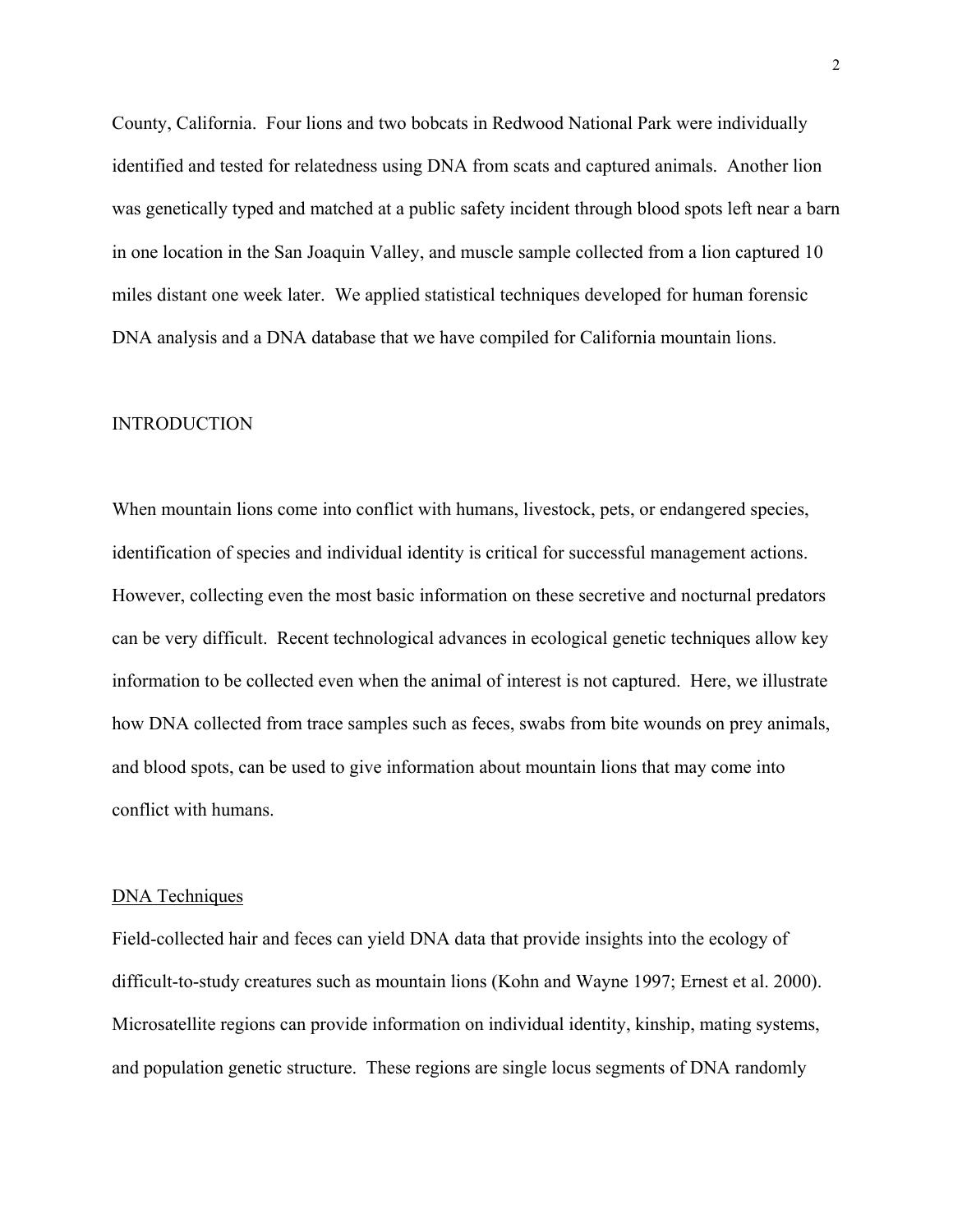distributed throughout the nuclear genome that possess rapid mutation rates and co-dominant Mendelian inheritance. Changes in the number of tandem pairs of nucleotides causes the DNA fragments to vary in size. Regions flanking each microsatellite do not vary greatly within species. These flanking regions allow production of primers for use in PCR amplification of these very specific loci. Analysis of multiple microsatellites is a sensitive way to screen genomes for variation. Microsatellites tend to be conserved within closely related taxonomic groups (families, ex. Felidae) but not across larger phylogenetic spans (Orders, ex Carnivora, which includes Felidae, Canidae and others). In a validation trial using matched pairs of scat and muscle from 15 mountain lions, we demonstrated that the microsatellite alleles from fecal DNA exactly match those from muscle DNA (Ernest et al. 2000). In contrast, primers from these same microsatellite regions did not elicit a DNA signal when tested using DNA from non-felids.

#### Livestock Predation

Mountain lion predation on domestic sheep at the Hopland Research and Extension Center increased from 1951 to 1997. No lion predation or evidence of lion presence on the Center's 5,300 acres was seen between 1951 and 1984, with the exception of one series of sheep kills in 1976. However, a total of 129 sheep were confirmed killed by lions from 1985 through 1996, including 28 head in 1996 (Timm, 1990; unpublished data). The actual loss of adult sheep to lions at Hopland may be twice the number of confirmed kills, and in some years may have been three to five times higher. These losses occurred despite the Center's best efforts to reduce predation through use of sheep husbandry strategies, conventional and electric fences, barn lambing, guard animals, and predator removal. While such methods are believed to have reduced losses to coyotes, they have been largely ineffective in reducing mountain lion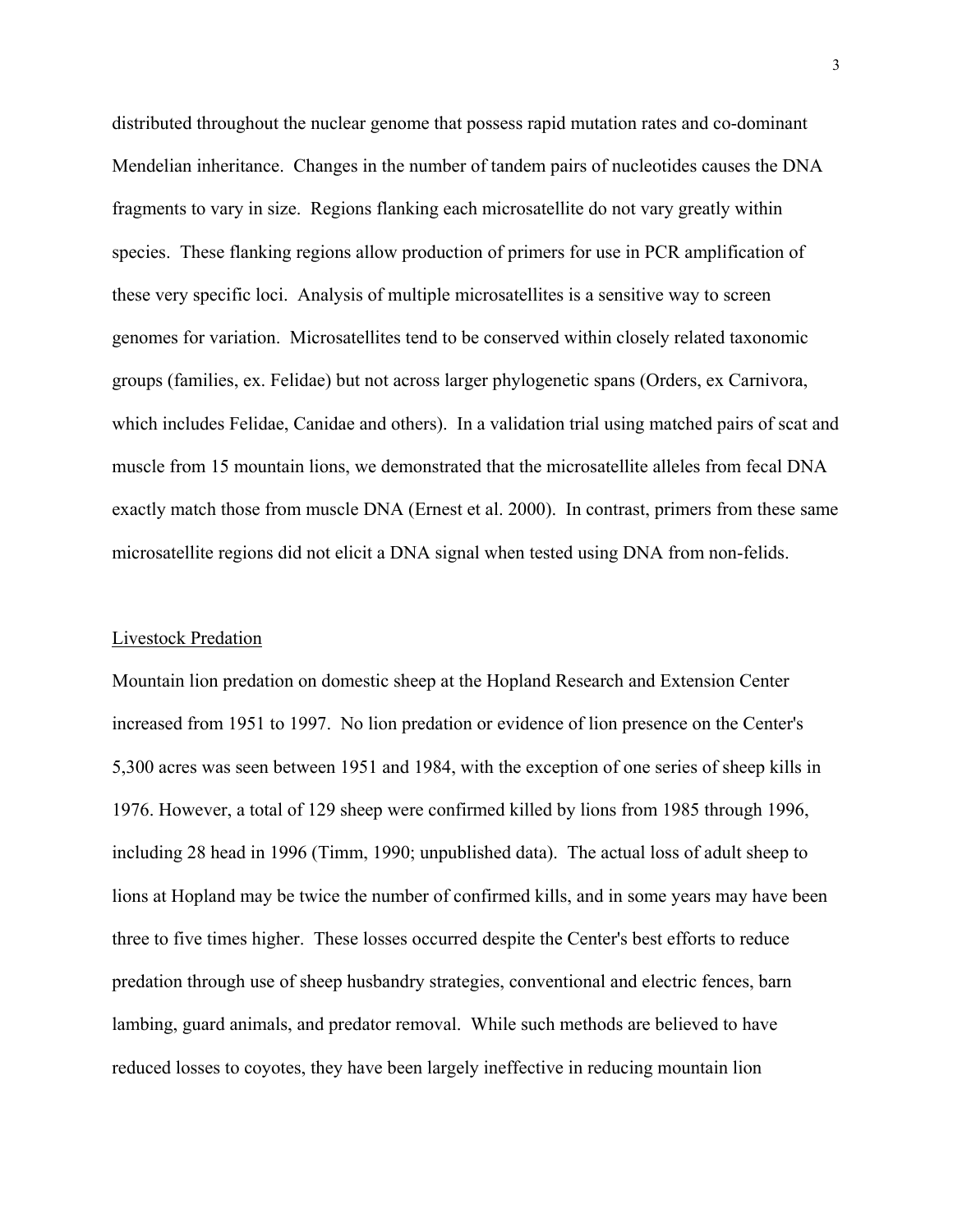predation. The actual number of lions preying upon sheep at Hopland was unknown, but the California Department of Fish and Game (CDFG) has classified this area of the state (North Coast) as "high lion activity" based on the mean annual number and rate of increase of requests received by CDFG for lion control due to livestock and human safety incidents (Mansfield and Torres 1994).

#### Public Safety

Wildlife managers in western U.S. states and Canada reported increased requests for depredation permits for mountain lions and increased hunting harvest takes in the 1990's. While accurate lion census data is sparse, and depredation permit and hunting takes may be confounded by other factors including human population sizes and land use, these data indicate that lion numbers have increased in recent decades. Although lion attacks on humans are rare, these have also increased in recent decades (Beier 1991; Torres 1997). Through the 1990's, mountain lion sitings, unusual behavior, and attacks on humans were reported with increasing frequency in U.S. National Parks. The mean annual rate of increase in lion sitings (46%) in Yosemite National Park greatly exceeded that for visitorship to the park (5%) from 1991-1995 (L. Chow National Park Service data). In 1998, Redwood National Park initiated a research study to evaluate mountain lion use of the park in relationship to human activity.

In three case studies presented here, we tested techniques to analyze DNA from trace samples collected at sites of livestock predation and public safety incidents. Genetic analysis was used to identify species, individual identity, and relatedness between individuals.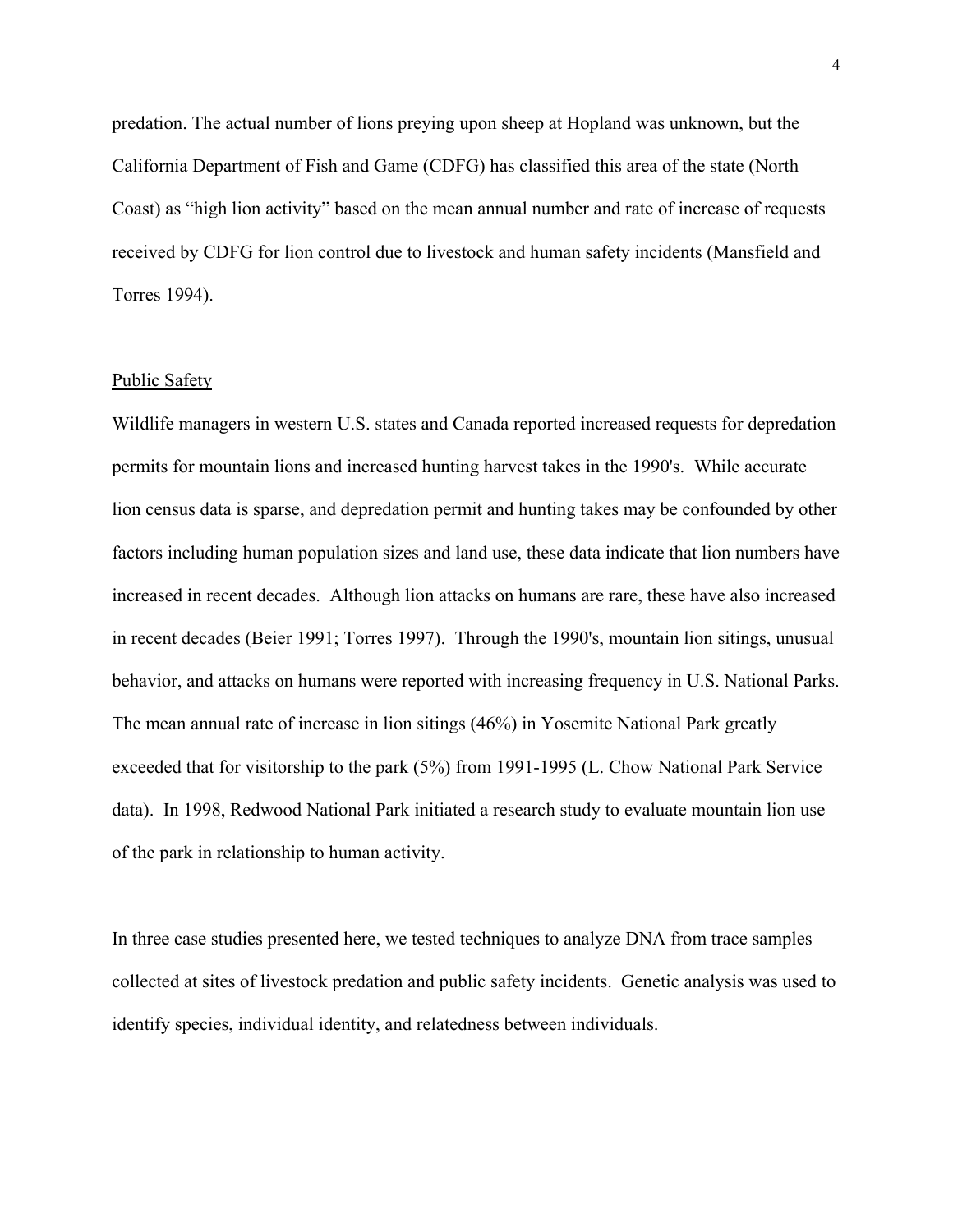#### **METHODS**

Case 1: Following the discovery of six domestic sheep killed by a predator at the Hopland Research and Extension Center on November 11, 1997, cotton-tipped swab samples taken from bite wounds (leg, neck and head wounds) on four sheep were collected for DNA analysis. A buccal (cheek) swab sample was collected from a lion killed on November 11, 1997 near the predation site. Case 2: Blood and buccal swabs were submitted from three lions captured for a mountain lion - human interaction study and three scats were gathered from dirt roads in the Redwood Creek region near Redwood National Park in September 1998. Case 3: A sample of vegetation with drops of blood was collected adjacent to a barn in San Joaquin County, California where a lion had startled a property owner July 1997. A muscle sample was taken at necropsy from a lion killed several days later and several miles distant in Stanislaus County, CA.

DNA was extracted from muscle, buccal swab, and fecal samples as described in Ernest et al. (2000). We analyzed DNA using polymerase chain reaction (PCR) with the following microsatellite primers: Fca 8, Fca 23, Fca 26, Fca 35, Fca 43, Fca 45, Fca 77, Fca 78, Fca 90, Fca 96, Fca 126, and Fca 132 (Menotti-Raymond et al. 1996; Menotti-Raymond et al. 1997; Menotti-Raymond et al. 1999). Products from PCR amplification were electrophoresed on polyacrylamide gels using an Applied Biosystems 373 DNA analyzer. Image analysis and fragment size determination were carried out using GeneScan 672 Analysis and Genotyper software programs (Applied Biosystems Inc.). Species of origin (mountain lion, bobcat, or nonfelid) and genotype (genetic type) of scat DNA was determined based on data from Ernest et al. (2000). For samples sharing the same genotype, we computed the match probability, the likelihood that two individuals in a population could have the same microsatellite genotype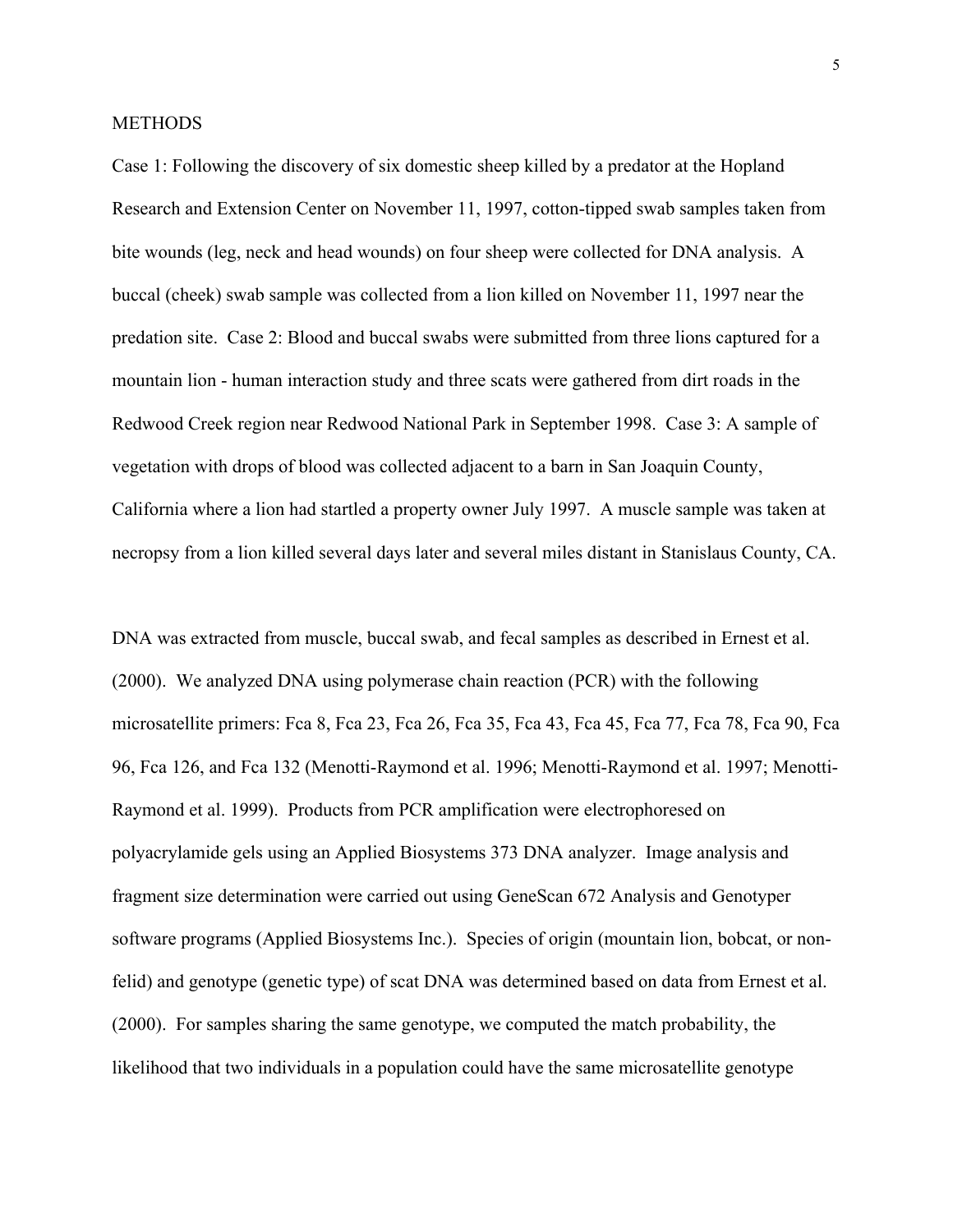using the likelihood ratio equations (Ernest et al. 2000) and a DNA database that we have compiled for California mountain lions (Ernest, unpublished allele frequency data). Samples that displayed the same genotype and had match probabilities  $\leq 1 \times 10^{-4}$  were considered to be from the same lion. This value was determined by assuming that a maximum of 500 lions could have been present in each of the DNA data base regions that were used to calculate match probabilities. Mountain lion population sizes in California are unknown, but 500 is a reasonable estimate for the regions used in calculations. Match probabilities  $\leq 1 \times 10^{-4}$  (one in 10,000) in a maximum population of 500 limited the type I error to  $\leq 5\%$ . Type I error was the chance of misclassifying two samples with the same genotype as one lion, when in fact they were from different lions

#### RESULTS

Felid DNA was detected in all four of the Case 1 sheep swabs. Three of the swabs  $(C, D, and E)$ contained mountain lion DNA and one (swab B) contained bobcat DNA (Figure 1). The DNA type of the three mountain lion swab samples matched the DNA from saliva (swab A) and muscle of the suspect lion for loci that amplified. Match probabilities for the three swab genotypes C, D, and E were  $6.3 \times 10^{-3}$  (one chance in 160),  $5.6 \times 10^{-5}$  (one chance in 17,860), and 3.7 X 10-3 (one chance in 270) respectively. Swabs C and E had higher match probabilities because three (swab C) and two (swab E) loci did not amplify, therefore there was less data available and match probabilities were  $> 1 \times 10^{-4}$ . The bobcat swab (B) sample amplified all loci except Fca 35. Fca 35 did not amplify in any of the known bobcat samples we tested for another study (n=20; Ernest et al. 2000).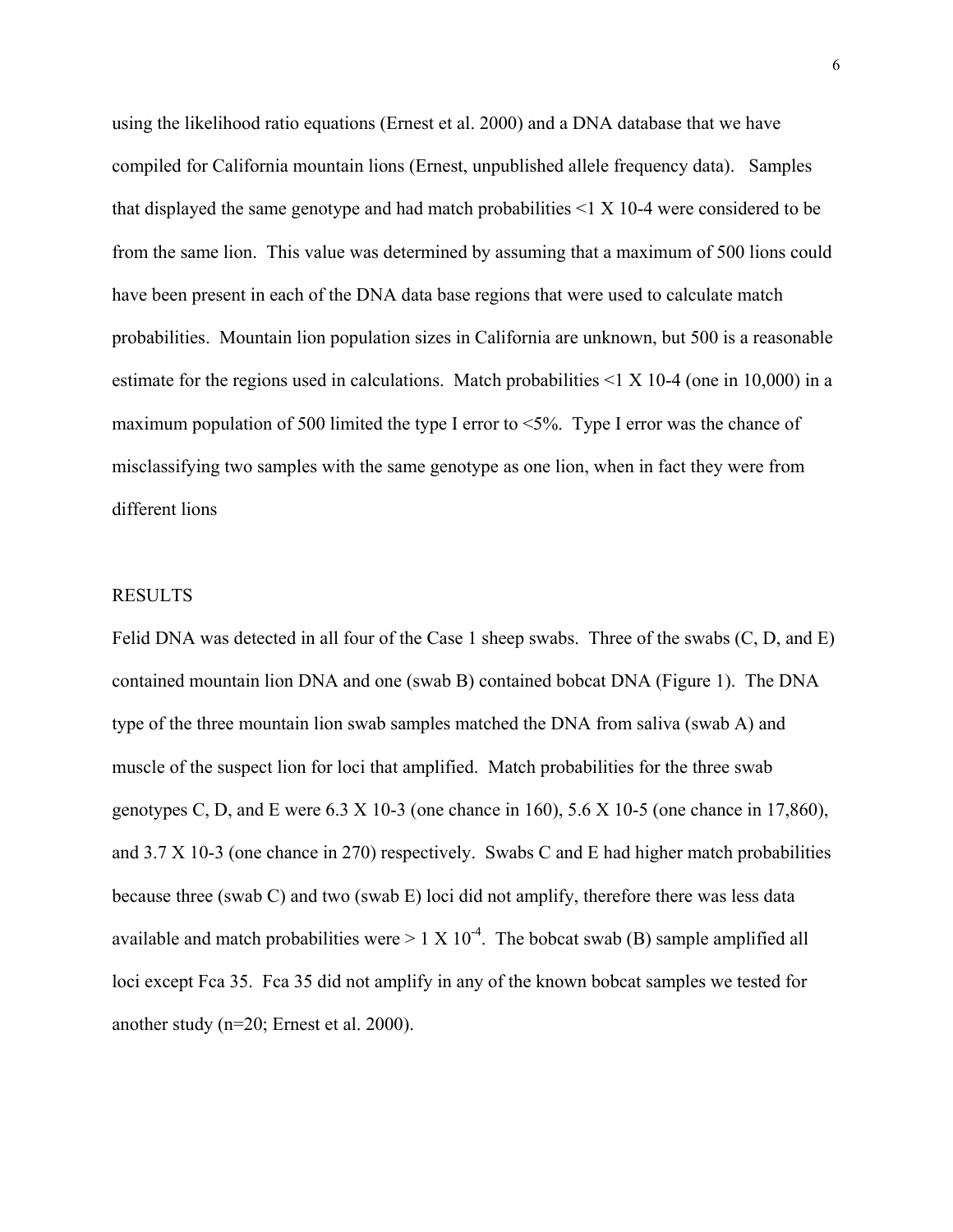Microsatellite DNA was amplified at all 12 loci from the buccal swab samples of the three lions captured in Redwood National Park (Case 2). Felid DNA was detected in all three of the scat samples, with two showing bobcat DNA and one showing lion DNA (Figure 2). The mountain lion scat sample showed was from a different individual than any of the three captured lions. In pair wise comparisons of the scat genotype with each of the captured lions, at least four loci displayed different alleles. Parent-cub relationships among any of the four lions were ruled out. A parent-cub relationship between two individuals requires at least one allele at each locus to be shared by descent. In each pair wise comparison, there was at least one locus at which no alleles were shared (Figure 2). Similarly, the bobcats detected by scat samples were two different individuals that were not related in a parent-kitten relationship.

In Case 3, the DNA from drops of blood collected from vegetation was typed as mountain lion DNA and matched that from a lion killed in Stanislaus county with a match probability of 7.7 X  $10^{-5}$  (one chance in 13,000). The presence of several alleles that were uncommon in the population allowed fewer loci to be analyzed in this case (Figure 3). Uncommon alleles, by definition, have a low frequency in the population, and therefore result in a lower match probability.

#### DISCUSSION AND MANAGEMENT IMPLICATIONS

This study demonstrates that useful information about species, individual identity, and relatedness between individuals can be determined from the DNA extracted from trace biological material left by mountain lions. This information will be useful to assess risk to human safety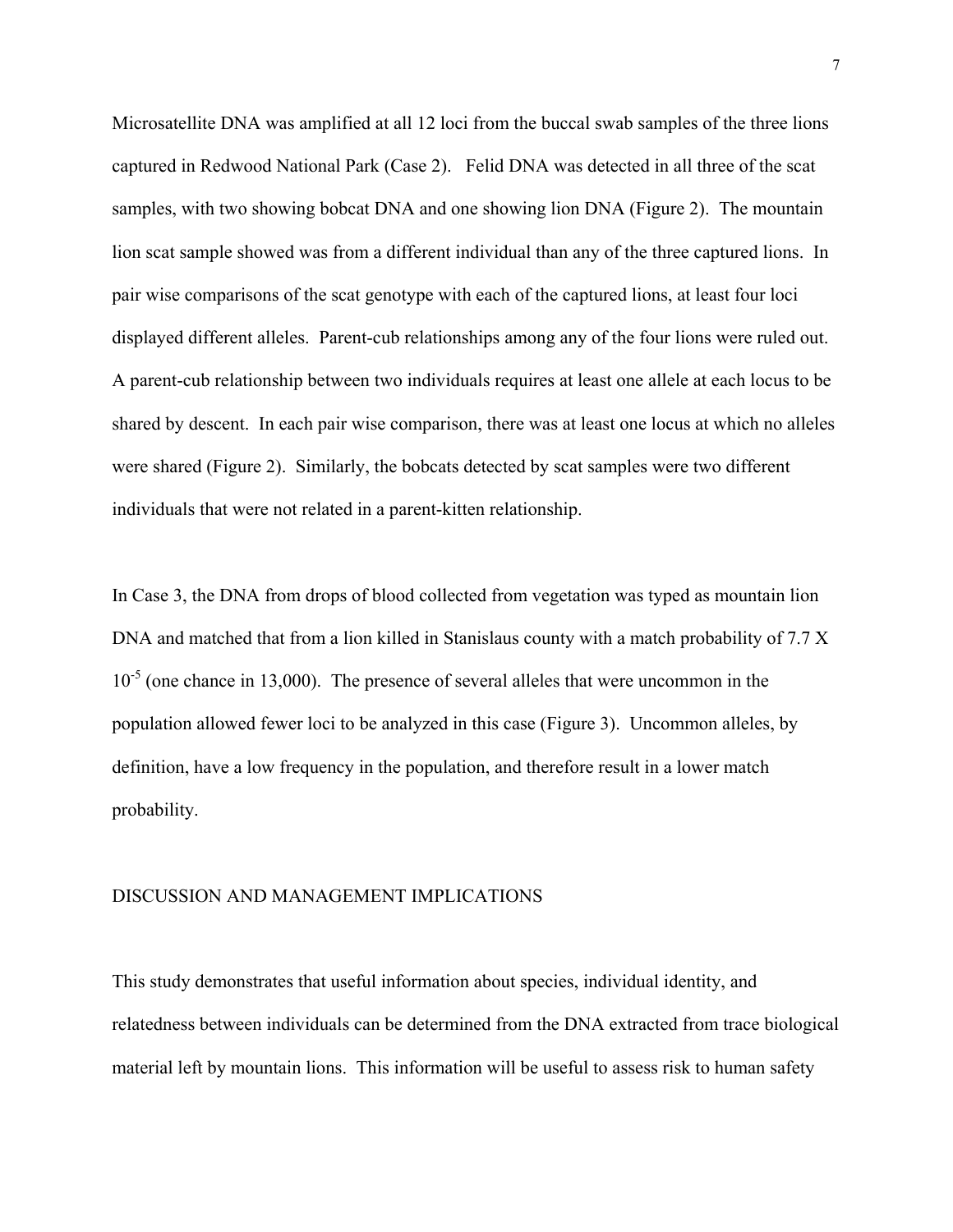and manage human-lion interactions. For carnivores that repeatedly attack humans, pets, or livestock, DNA information may be used to determine whether "repeat offenders" are related. The finding of bobcat DNA in the wounds of domestic sheep believed to be killed by a lion at Hopland also raised new ecological and management questions. Was the bobcat scavenging a lion-killed sheep or did it kill the sheep during sheep flock disruption cause by the lion? What are the competitive interactions of lions and bobcats at kill sites? In separate studies, we have also applied trace DNA analysis for incidents involving human fatalities caused by mountain lions (Culver et al. in prep) and mortalities of endangered species (Ernest et al. in prep).

Trace samples may not always provide sufficient DNA data to differentiate individuals or confirm the same individual from two samples. DNA in fecal samples, trace amounts of blood and saliva in bite wounds is likely present in very small concentrations and is subject to degradation. Match probabilities can help determine whether there is sufficient data to be reasonably certain that two samples came from the same individual. Two of the Hopland sheep swabs (Figure 1) provided sufficient DNA to confirm the individual identities of a bobcat (swab B) and the lion (swab D) that was killed the next night (match probability  $5.6 \times 10^{-5}$ ). Two other swabs (C and E) contained sufficient DNA to confirm species as lion. These two samples probably represent the same lion that was killed because all alleles at loci that amplified were the same as those from the lion that was killed. However, match probabilities were higher than 1  $X10^{-4}$ , therefore we cannot be certain that swabs C and E came from the lion that was killed. For ecological research to determine mountain lion numbers, movements, and activities in the vicinity of people, scat DNA can add information to telemetry and tracking studies. At Yosemite National Park in California, a minimum number of lions was determined by using data from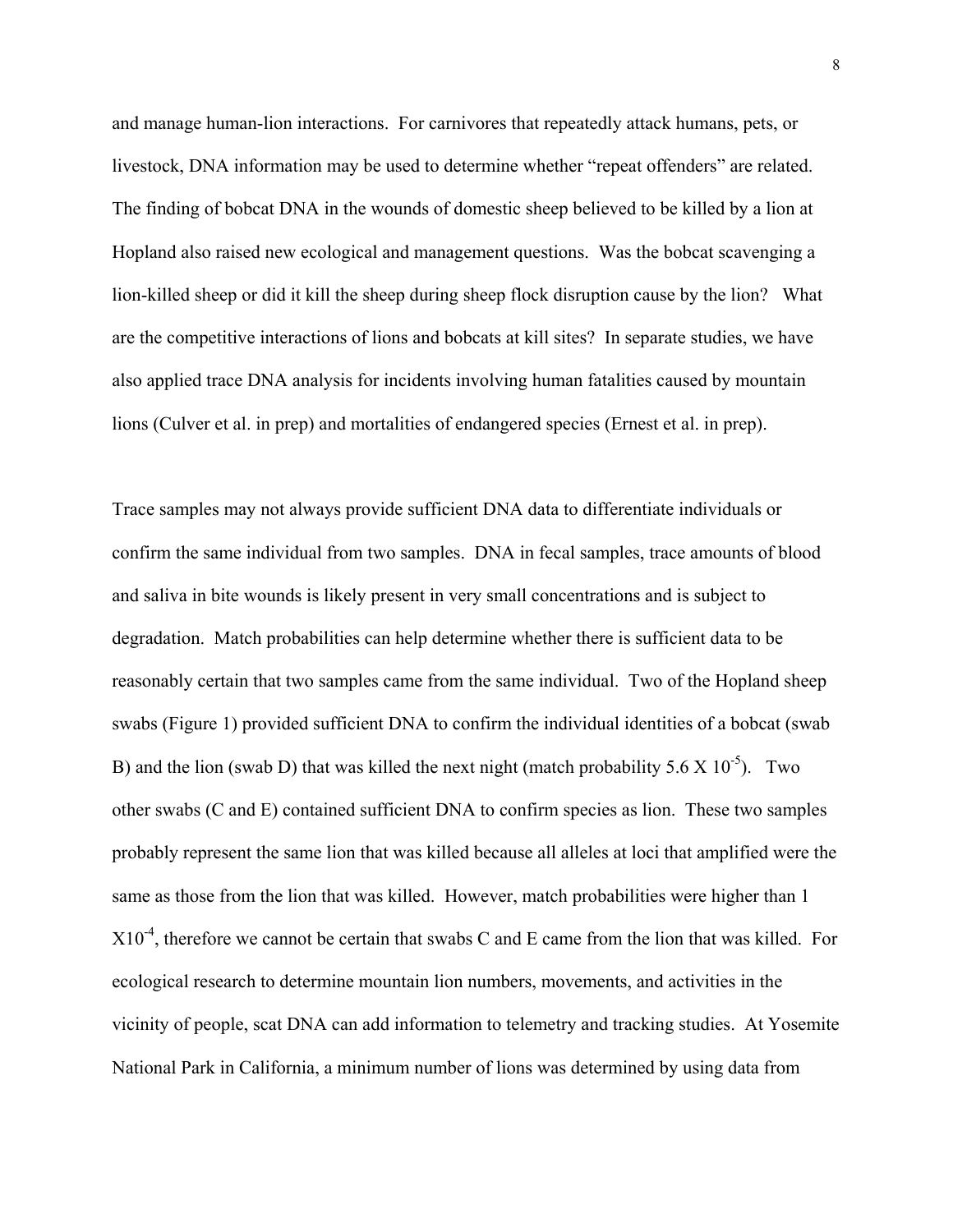capture of lions and scat DNA (Ernest et al. 2000). As researchers increasingly employ DNA sampling of predators, more data will be available to assist wildlife agencies prevent and manage conflicts between humans and lions.

#### Acknowledgements

We give thanks to R. Timm, R. Keiffer, and J. Hayes, University of California (UC) Hopland Research and Extension Center; G. Johnson of the United States Department of Agriculture Wildlife Services; C. Arguello, C. Meinke, T. Hofstra of Redwood National Park; J. Ellingson and H. Quigley of the Hornocker Wildlife Institute, University of Idaho; L. Chow of the United States Geologic Survey-Biological Resource Division; C. Penedo of the UC Davis Veterinary Genetics Laboratory; J. Banks, V. Bleich, A. Gilson, B. Gonzales, K. Levine, B. Pierce, P. Swift, S. Torres, of the California Department of Fish and Game; B. May of UC Davis Department of Animal Science; B. Barr of the California Veterinary Diagnostic Laboratory Services; J. Glenn of the School of Veterinary Medicine, UC Davis. This research was supported by the UC Division of Agriculture and Natural Resources Program, UC Genetic Resources Conservation Program, California Department of Fish and Game Wildlife Investigations Laboratory and Wildlife Forensic Laboratory, Friends of the Intermountain Region, UC Davis Jastro-Shields Scholarship, UC Davis School of Veterinary Medicine fellowships, and American Museum of Natural History Theodore Roosevelt Memorial Fund.

#### LITERATURE CITED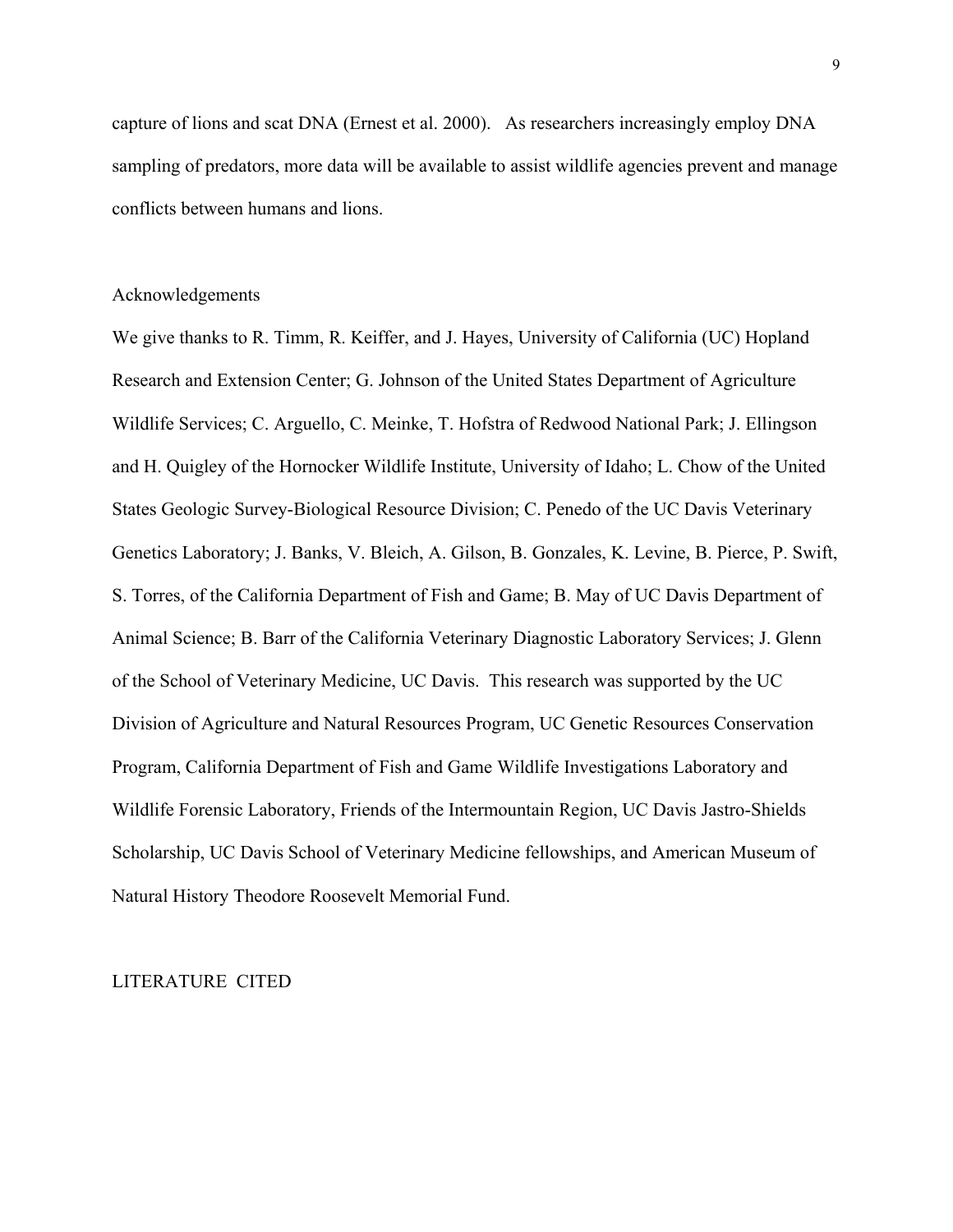- Beier P. 1991. Cougar attacks on humans in the United States and Canada. Wildlife Society Bulletin. 19:403-412.
- Ernest HB, Penedo M. C. T., May B. P., Syvanen M., Boyce W. M. 2000. Molecular tracking of mountain lions in the Yosemite Valley region in California: genetic analysis using microsatellites and fecal DNA. In press, Molecular Ecology 9:000-000.
- Kohn MH, Wayne RK 1997. Facts from feces revisited. Trends in Ecology and Evolution, 12, 223-227.
- Mansfield T and Torres S. 1994. Trends in mountain lion depredation and public safety threats in California. Proc.  $16<sup>th</sup>$  Vertebr. Pest Conf. (Eds W.S. Halverson and A.C. Crabb), University of California, Davis. Pp 12-14.
- Menotti-Raymond MA, O'Brien SJ 1995. Evolutionary conservation of ten microsatellite loci in four species of Felidae. Journal of Heredity, 86, 319-22.
- Menotti-Raymond M, David VA, Lyons LA, Sh·ffer AA, Tomlin JF, Hutton MK, O'Brien SJ 1999. A genetic linkage map of microsatellites of the domestic cat (Felis catus). Genomics, 57, 9-23.
- Menotti-Raymond M, David VA, Stephens JC, Lyons LA, O'Brien SJ 1997. Genetic individualization of domestic cats using feline STR loci for forensic applications. Journal of Forensic Sciences, 42, 1039-51.
- Timm R. 1990. Predator damage and research at the Hopland Field Station, University of California. Pp 3-9 in: Predator Management in North Coastal California. (G.A. Guisti, R.M. Timm and R.H. Schmidt, eds), UC Hopland Field Sta Publ. 101.
- Torres S. 1997. Mountain Lion Alert. Falcon Publishing Co, Billings, MT.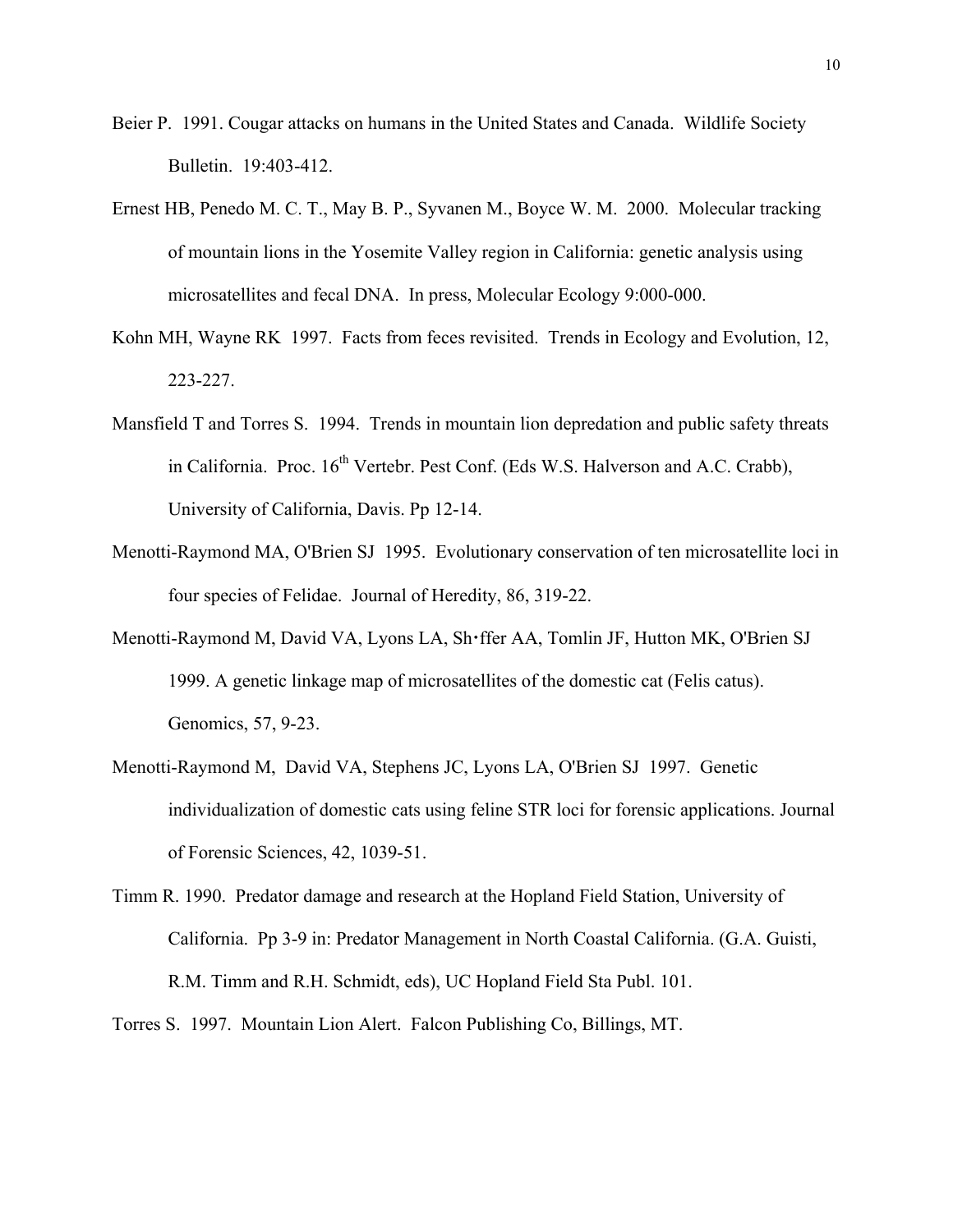Figures 1, 2, and 3. DNA data from Cases 1, 2 and 3. 0/0 indicates that DNA did not amplify and NA indicates that the locus was not tested. Microsatellite loci are denoted by an Fca number.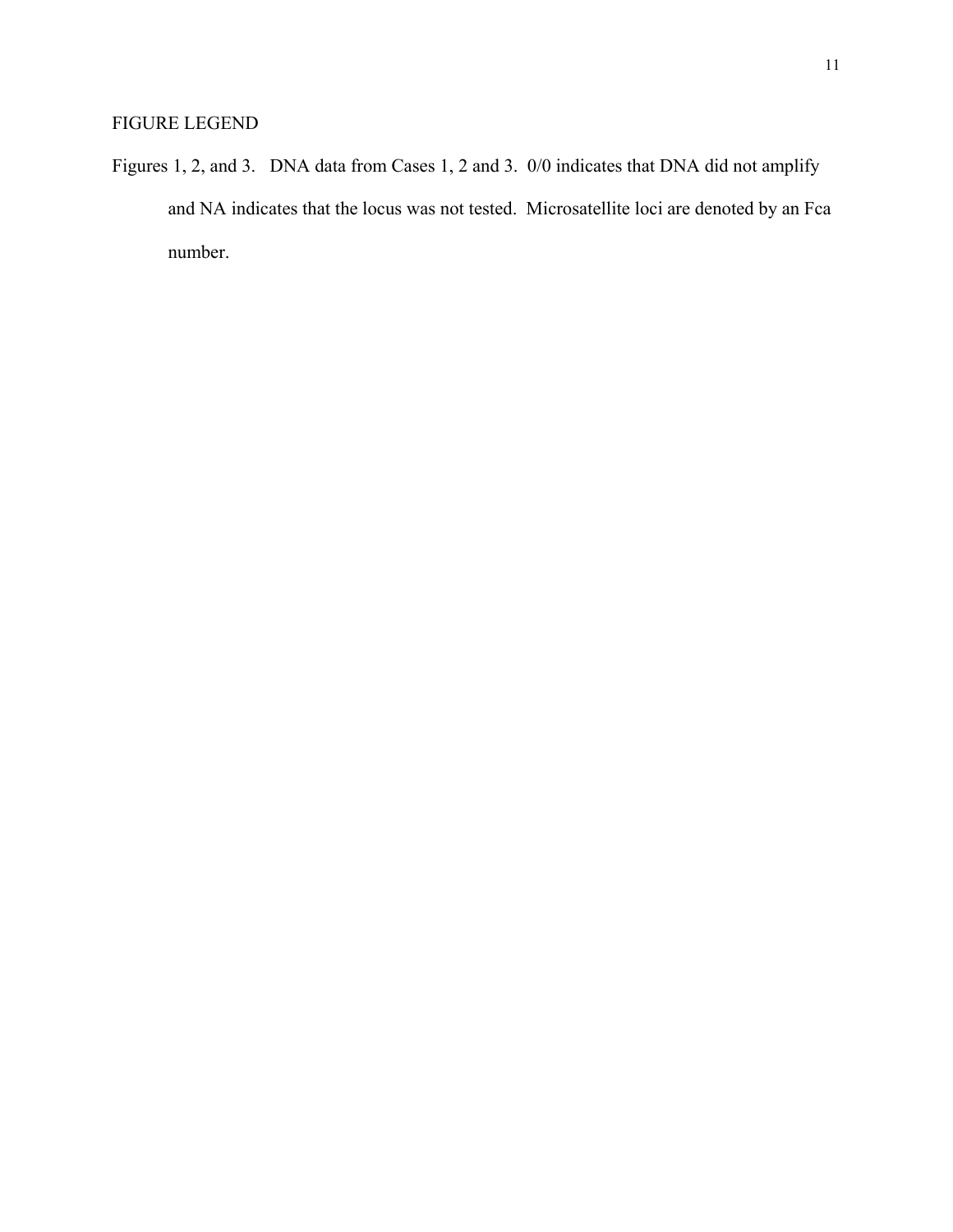### **FIGURE 1**

## **CASE 1**

|                | swab A                | swab B                | swab C                  | swab D                  | swab E                |
|----------------|-----------------------|-----------------------|-------------------------|-------------------------|-----------------------|
| Fca 8          | lion mouth<br>152/152 | bite wound<br>134/136 | bite wound<br>152/152   | bite wound<br>152/152   | bite wound<br>152/152 |
|                |                       |                       |                         |                         |                       |
| <b>Fca 23</b>  | 142/142               | 140/140               | 142/142                 | 142/142                 | 142/142               |
| <b>Fca 35</b>  | 123/123               | 0/0                   | 123/123                 | 123/123                 | 123/123               |
| <b>Fca</b> 43  | 134/134               | 122/126               | 134/134                 | 134/134                 | 134/134               |
| <b>Fca</b> 45  | 127/127               | 135/135               | 127/127                 | $\mathbf{0}/\mathbf{0}$ | 127/127               |
| <b>Fca</b> 77  | 133/133               | 141/143               | $\mathbf{0}/\mathbf{0}$ | 133/133                 | 133/133               |
| <b>Fca</b> 78  | 188/190               | 180/180               | $\frac{0}{0}$           | 188/190                 | $\frac{0}{0}$         |
| <b>Fca 90</b>  | 105/107               | 105/107               | 105/107                 | 105/107                 | 105/107               |
| <b>Fca 96</b>  | 201/201               | 181/193               | 201/201                 | 201/201                 | 201/201               |
| <b>Fca</b> 126 | 131/131               | 135/135               | 131/131                 | 131/131                 | 131/131               |
| <b>Fca 26</b>  | 140/140               | 130/130               | 140/140                 | 140/140                 | 140/140               |
| <b>Fca</b> 132 | 174/178               | 170/174               | 0/0                     | 174/178                 | 0/0                   |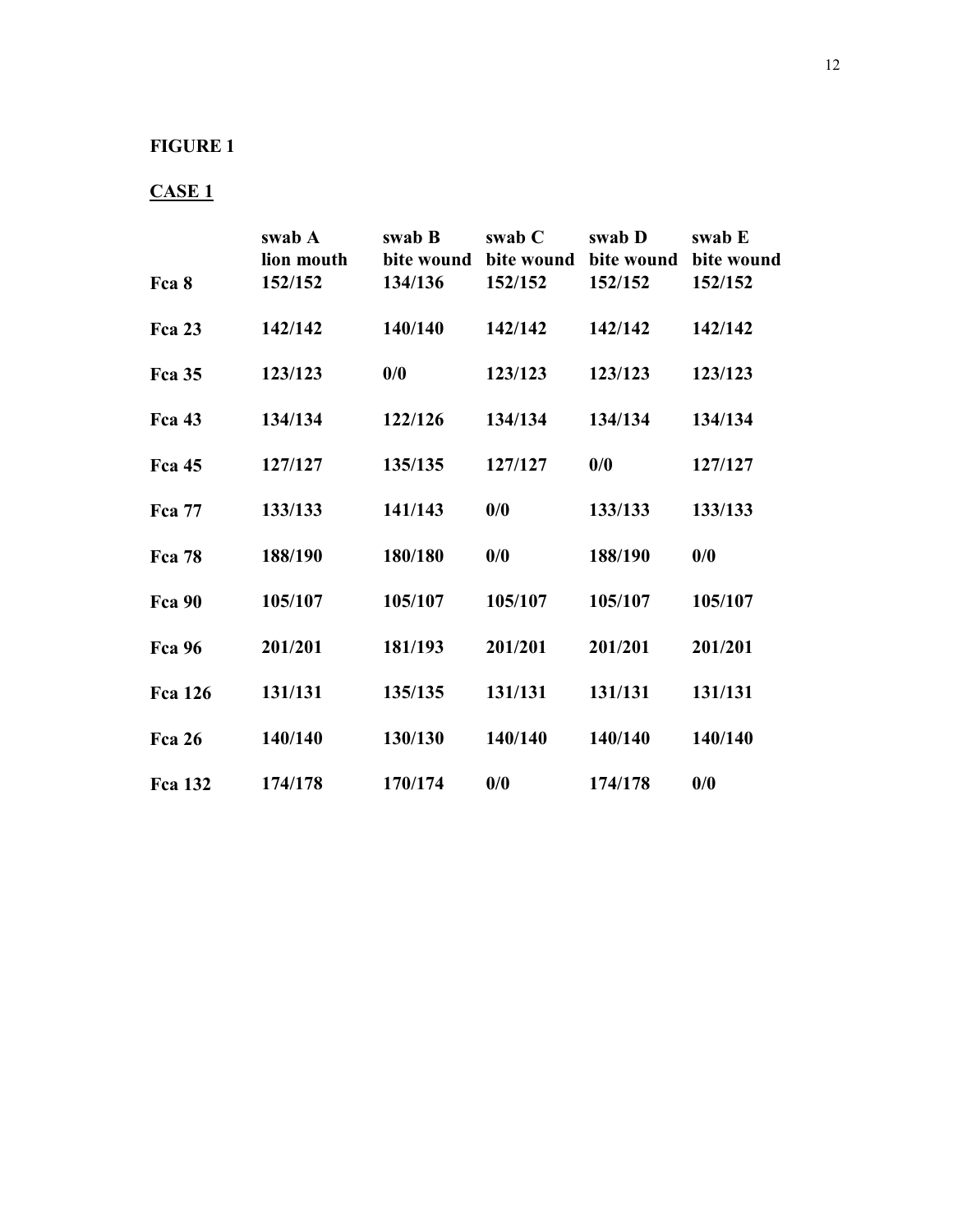### **FIGURE 2**

## **CASE 2**

|                | Lion 1  | Lion 2  | Lion 3  | Scat 1  | Scat 2  | Scat 3  |
|----------------|---------|---------|---------|---------|---------|---------|
| Fca 8          | 152/152 | 152/152 | 152/152 | 136/140 | 136/140 | 152/152 |
| Fca 23         | 142/142 | 142/142 | 142/142 | 132/140 | 138/140 | 142/142 |
| Fca 35         | 123/135 | 123/123 | 123/123 | 0/0     | 0/0     | 135/135 |
| <b>Fca 43</b>  | 124/134 | 134/134 | 124/136 | 124/124 | 124/124 | 136/136 |
| <b>Fca 45</b>  | 127/127 | 127/127 | 127/127 | 0/0     | 157/159 | 127/127 |
| <b>Fca 77</b>  | 129/133 | 133/133 | 133/133 | 139/143 | 143/145 | 133/133 |
| <b>Fca 78</b>  | 186/186 | 186/188 | 188/188 | 182/182 | 178/180 | 188/188 |
| Fca 90         | 105/105 | 105/105 | 105/105 | 107/113 | 107/113 | 105/105 |
| <b>Fca 96</b>  | 191/201 | 201/201 | 201/201 | 179/181 | 179/181 | 191/201 |
| <b>Fca</b> 126 | 137/139 | 131/131 | 131/139 | 135/135 | 131/139 | 131/139 |
| Fca 26         | 140/140 | 140/144 | 140/140 | 128/128 | 128/136 | 140/140 |
| <b>Fca 132</b> | 174/188 | 162/162 | 162/188 | 172/180 | 168/180 | 162/174 |